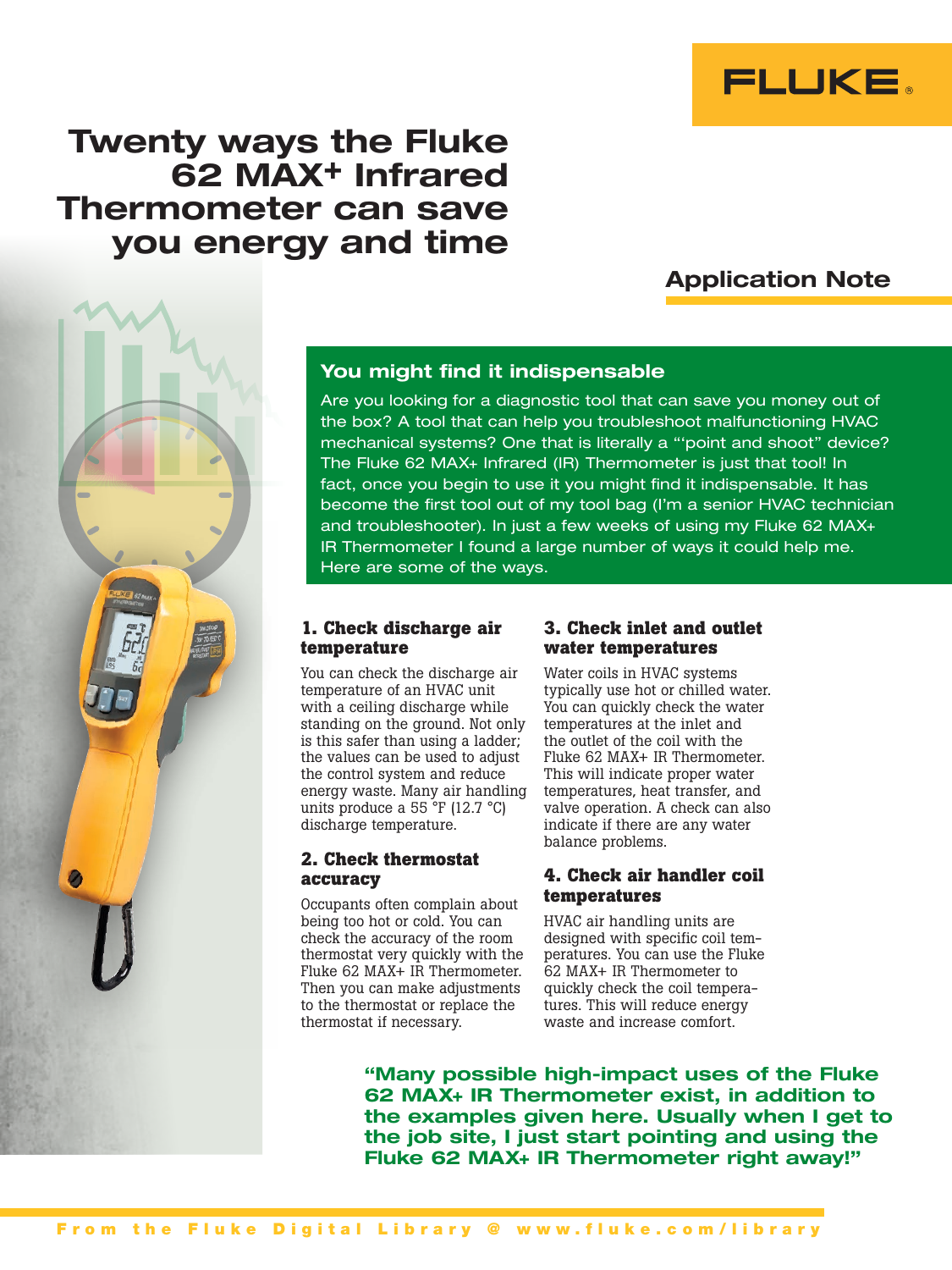

#### **5. Check boiler hot water 7. Check air distribution temperatures**

Many buildings use a hot water heating system. You can check the hot water boiler temperatures easily, quickly, and safely with the Fluke 62 MAX+ IR Thermometer. You can then adjust the water temperature controls to save energy and money. A system that is even a few degrees off over the course of a heating season can result in expensive energy expenditures.

#### **6. Check steam traps**

Steam trap failure can waste energy and cause improper HVAC system operation, resulting in a system freeze-up. With the Fluke 62 MAX+ IR Thermometer you can quickly identify a steam trap that has failed either open or closed.



Viewing the temperature of the condensate line from a steam trap, to make sure it is functioning properly.



Testing the steam trap to see whether the trap has failed open and is wasting steam.

A room or space may have several air distribution ducts. One or more of them may be shut off. With the Fluke 62 MAX+ IR Thermometer you can identify those discharge ducts that are shut off, by checking the discharge temperatures of the different ducts and noting those that do not show the correct discharge temperature.



Checking the discharge temperature at air distribution ducts.

#### **8. Check for hot and cold spots**

A large room or area may have hot or cold spots due to system design or installation. With the Fluke 62 MAX+ IR Thermometer you can easily identify these sources of discomfort and complaints.

#### **9. Check power supplies in a panel**

Many HVAC control panels have multiple power supplies. You can use the Fluke 62 MAX+ IR Thermometer to quickly identify the power supply that has failed and is causing improper system operation.

#### **10. Check humidifier operation**

Many HVAC systems have a humidifier installed. With the Fluke 62 MAX+ IR Thermometer you can quickly determine if water or steam is present at the humidifier and if it is operating

properly. This increases safety because you do not need to touch the humidifier.



Measuring the steam temperature at the inlet to the humidifier valve.

#### **11. Check chiller set points**

Many commercial buildings use chilled water to cool the building. The chillers usually provide water at 42 to 44 °F (5.5 to 6.6 °C). Energy will be wasted if the chilled water temperature set point is incorrect. You can use the Fluke 62 MAX+ IR Thermometer to make sure the chilled water temperature provided to the building matches the set point.

#### **12. Check low temperature limits**

Almost all commercial air handling units provide a low temperature limit switch. To prevent the freeze-up of a water coil, the low temperature limit will stop the supply fan. In some cases the low temperature limit may be adjusted incorrectly. You can use the Fluke 62 MAX+ IR Thermometer to check the calibration of the low temperature limit and adjust as needed.



Looking at the water temperature at the inlet to an air handling unit coil.